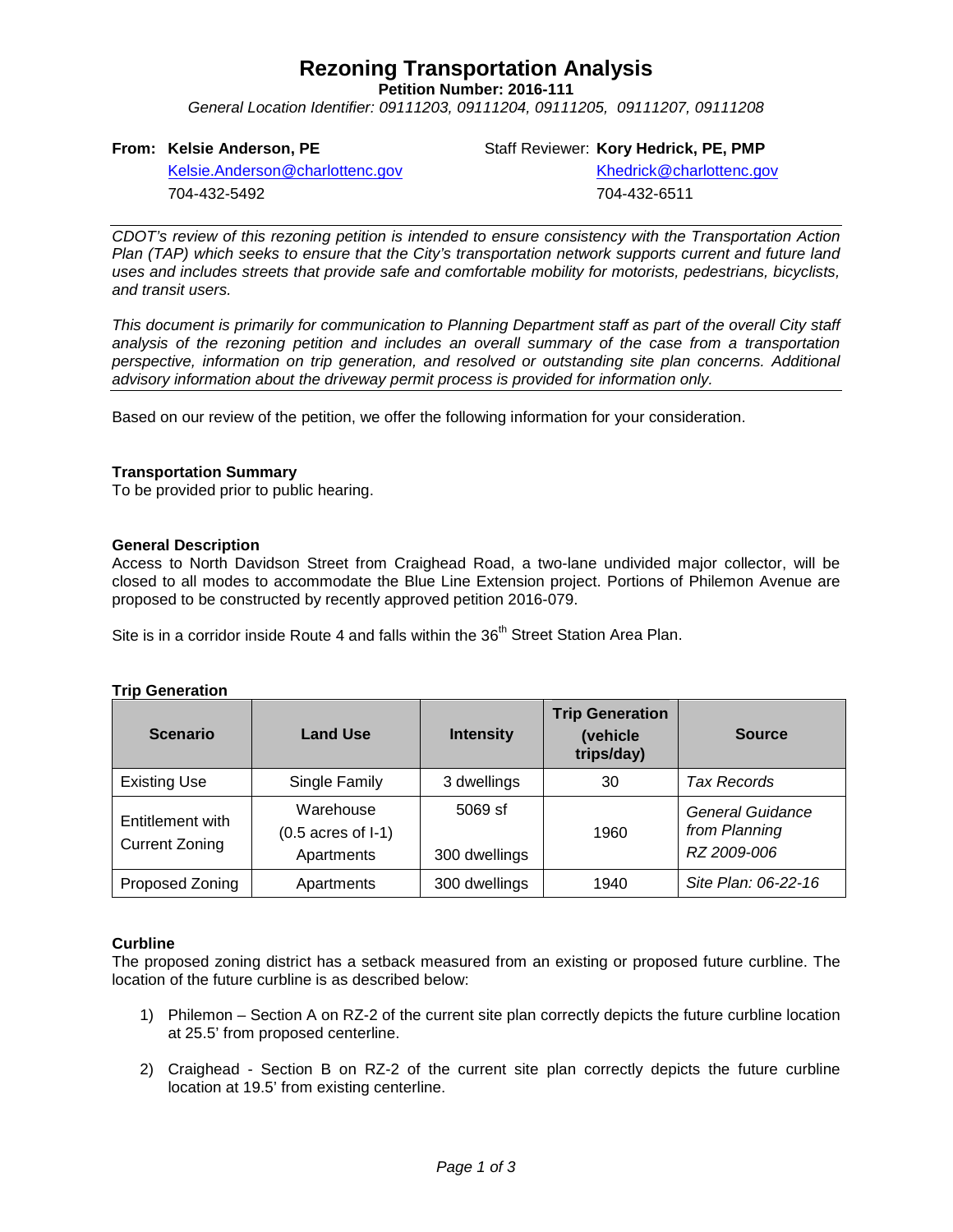## **Rezoning Transportation Analysis**

**Petition Number: 2016-111**

*General Location Identifier: 09111203, 09111204, 09111205, 09111207, 09111208* **Resolved Issues**

N/A

## **Outstanding Issues**

- 1. The petitioner should revise the site plan Section B on RZ-2 for Craighead Road to reflect a 13' planting strip which would allow for a 5' future bike lane and revise associated note 4e.
- 2. The petitioner should revise the site plan to include an "Access and Right-of-way Dedication" note stating that the petitioner will be responsible for constructing improvements on the site's side of Philemon Avenue when sufficient pavement existing on the opposite side of the centerline to accommodate an opposing lane of traffic. If insufficient pavement exists on the opposite side the petitioner will construct both sides of Philemon Avenue - a mirrored Section A.
- 3. The petitioner should revise the site plan to note that the centerline of Philemon Ave shall follow the alignment as directed by the City's Engineering and Property Management department.
- 4. The petitioner should revise the site plan to add a note specifying all transportation improvements will be constructed and approved before the site's first building certificate of occupancy is issued.

## **Advisory Information**

The following are requirements of the developer that must be satisfied prior to driveway permit approval. We recommend that the petitioner reflect these on the rezoning plan as-appropriate.

- 1. According to the City of Charlotte's Driveway Regulations, CDOT has the authority to regulate/approve all private street/driveway and public street connections to the right-of-way of a street under the regulatory jurisdiction of the City of Charlotte.
- 2. Adequate sight triangles must be reserved at the existing/proposed street entrance(s). Two 35' x 35' sight triangles (and two 10' x 70' sight triangles on North Carolina Department of Transportation on NCDOT maintained streets) are required for the entrance(s) to meet requirements. All proposed trees, berms, walls, fences, and/or identification signs must not interfere with sight distance at the entrance(s). Such items should be identified on the site plan.
- 3. The proposed driveway connection(s) to public streets will require a driveway permit(s) to be submitted to CDOT (and the North Carolina Department of Transportation on NCDOT maintained streets) for review and approval. The exact driveway location(s) and type/width of the driveway(s) will be determined by CDOT during the driveway permit process. The locations of the driveway(s) shown on the site plan are subject to change in order to align with driveway(s) on the opposite side of the street and comply with City Driveway Regulations and the City Tree Ordinance.
- 4. All proposed commercial driveway connections to a future public street will require a driveway permit to be submitted to CDOT for review and approval.
- 5. Any fence or wall constructed along or adjacent to any sidewalk or street right-of-way requires a certificate issued by CDOT.
- 6. A Right-of-Way Encroachment Agreement is required for the installation of any non-standard item(s) (irrigation systems, decorative concrete pavement, brick pavers, etc.) within a proposed/existing City maintained street right-of-way by a private individual, group, business, or homeowner's/business association. An encroachment agreement must be approved by CDOT prior to the construction/installation of the non-standard item(s). Contact CDOT for additional information concerning cost, submittal, and liability insurance coverage requirements.